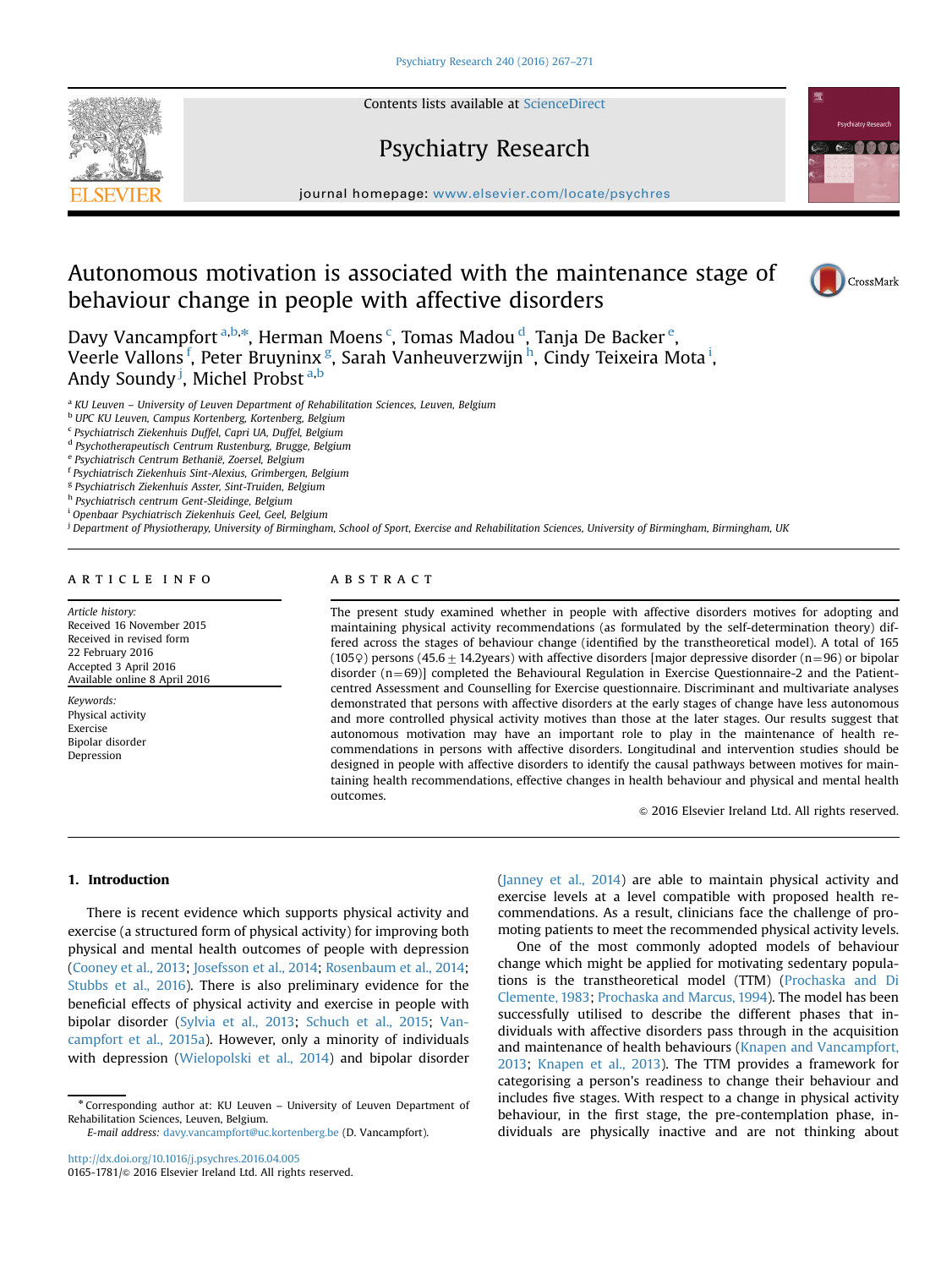becoming more active within the next six months. During the next contemplation stage, individuals think about becoming more active within the next six months. In the third stage, the preparation stage, individuals are engaging in some physical activity or exercise, while in the penultimate action stage individuals have been regularly active for less than six months. Lastly, the maintenance stage is characterised by sustained regular physical activity or exercise for more than six months. However, the model has limitations, for instance, it is not able to explain motives why individuals adopt an active lifestyle or remain sedentary, nor is it able to identify the mechanisms that underlie the maintenance of specific behaviours.

The self-determination theory (SDT) (Deci and Ryan, 2000) is a motivational theory that provides an insight into such motives. The theory proposes motivation is multidimensional and resides along a continuum. The lowest end of the continuum is identified as amotivation which represents a general lack of motivation to change behaviour due to discouragement. Following along the continuum, external regulation refers to being physically active or exercising to avoid punishment or criticism or to obtain promised rewards or external appreciation. Introjected regulation refers to the imposition of pressures onto one's own functioning, for instance, by reinforcing one's activity engagement with feelings of guilt, self-criticism, or contingent self-worth. More volitional (or autonomous) forms of functioning include identified regulation, which involves foreseeing the personal importance of physical activity or exercise, and integrated regulation, which implies that physical activity or exercise is brought in harmony with other prevailing life values, such that being active becomes prioritised within one's lifestyle. Finally, intrinsic motivation involves engaging in physical activity or exercise for its own sake, that is, because one finds being active stimulating or enjoyable by itself.

In distinguishing SDT from TTM, SDT highlights the importance of the type or quality of motivation, i.e. maintained engagement in physical activity and exercise regulated to a greater extent by autonomous or volitional motives, rather than by controlled or pressured motives. Consistent with this assumption, recently significant negative correlations were found between the level of physical activity participation during the previous week and amotivation, external and introjected regulations and significant positive correlations with autonomous regulation in people with affective disorders (Vancampfort et al., 2015a). Research is however needed to investigate not only intentions but also maintained engagement in physical activity behaviour over a longer period of time (6-months). In light of the complex and dynamic nature of physical activity and exercise behaviour, it seems unfeasible that a questionnaire focusing on the previous week or month is really able to truly capture a patient's behavioural patterns over a longer term (Soundy et al., 2014a). People with depression and bipolar disorder often experience lapses in trying to adhere to physical activity and exercise programs (Vancampfort et al., 2013a). Dropout from physical activity and exercise programs could be partly attributed to the motivation underlying physical activity and exercise behaviour. Although a longitudinal design would be ideal to answer this question, the maintained engagement in physical activity and exercise can be indirectly captured through the assessment of the stages of change, as has been shown previously in people with schizophrenia (Vancampfort et al., 2014) and in people with severe mental illness in general (Vancampfort et al., 2015b). As previous research (Vancampfort et al., 2015a) demonstrated that there were no differences in motives for being physically active between people with major depressive disorder or bipolar disorder, both clinical populations were included in the same analyses.

The aim of this study therefore was to evaluate the associations between the TTM stages of change and the motives people with affective disorders give for being physically active as discerned within SDT. A secondary aim was to explore gender differences in the interactions between the TTM stages of change and motives for being physically active as formulated according to the SDT. It was hypothesised that more autonomous forms of motivation (i.e. identified and intrinsic regulations) would be prevalent in more advanced stages of change (i.e. preparation, action and maintenance). In contrast, more controlling forms of motivation (i.e. external and introjected regulations) and in particular amotivation would be more evident in the least advanced stages of change (i. Eusphaeriodesmus pre-contemplation and contemplation).

#### 2. Methods

#### 2.1. Participants and procedure

Extended details for the procedures undertaken and demographics for participants are identified elsewhere (Vancampfort et al., 2015b). A cross-sectional multi-centre design was used incorporating 14 centres that treat persons with affective disorders (see acknowledgements). One centre declined to participate due to practical reasons. The centres were located across the five Dutch-speaking provinces of Belgium. All patients who had a DSM-IV diagnosis of major depressive disorder or bipolar disorder (American Psychiatric Association, 2000) as diagnosed by the treating psychiatrist, were invited to participate. Individuals were included if they were: (1) inpatients or outpatients, and (2) had a full or partial remittance in symptoms; i.e. individuals were excluded if they were located within an intensive supervision unit and / or were not able to concentrate for at least 20 min (as determined by the treating psychiatrist). All questionnaires were self-administered. Questionnaires were checked for missing data after completion by the patient. In case of any missing data participants were requested to add the data missing. No incentive was provided for participation. The study procedure was approved by the participating ethical committees based at each centre. All participants gave their written informed consent.

#### 2.2. Behavioural regulation in exercise questionnaire

The Behavioural Regulation in Exercise Questionnaire-2 (BREQ-2) (Markland and Tobin, 2004) was used to explore motives for physical activity. The questionnaire comprises of 19 items relating to motives to be physically active derived from the self-determination theory (Deci and Ryan, 2000). Each item is measured on a five-point Likert-scale, from 0 ('Not true for me') to 4 ('Very true for me'). In accordance with previous research (Vancampfort et al., 2015a) "identified regulation" and "intrinsic regulation" were combined to a single factor labelled "autonomous regulation". This way, the BREQ-2 consisted of four factors: (1) amotivation, (2) external regulation, (3) introjected regulation and (4) autonomous regulation.

#### 2.3. Stage of readiness to change

Stages of change as derived from the transtheoretical model (Prochaska and Di Clemente, 1983; Prochaska and Marcus, 1994) were assessed using a modified version of the stage of change questionnaire from the Patient-centred Assessment and Counselling for Exercise (PACE) questionnaire (Long et al., 1996). For this study, physical activity was defined as moderate intensity activity for 30 min at least five days of the week (e.g., physical activities that take moderate physical effort and make you breathe somewhat harder than normal). Participants chose one of five options: "I'm not physically active and I don't intend to start" (pre-contemplation); "I'm not physically active but I'm thinking about starting" (contemplation); "I'm active occasionally" (preparation); "I'm active regularly and started in the last 6 months" (action); and "I'm active regularly and have been for longer than 6 months" (maintenance).

#### 2.4. Physical activity levels

The International Physical Activity Questionnaire (IPAQ)-short version (Craig et al., 2003) was used. The IPAQ utilises a 7-day recall period, identifying physical activity undertaken in the morning, afternoon and evening. Data from the IPAQ is summarized according to total minutes of walking, moderate physical activity (e.g., activities that makes one breathe somewhat harder than normal such as carrying light loads, bicycling at a regular pace, or easy swimming), and vigorous physical activity (e.g., activities that make you breathe much harder than normal such as heavy lifting, digging, aerobics, or fast bicycling) per week.